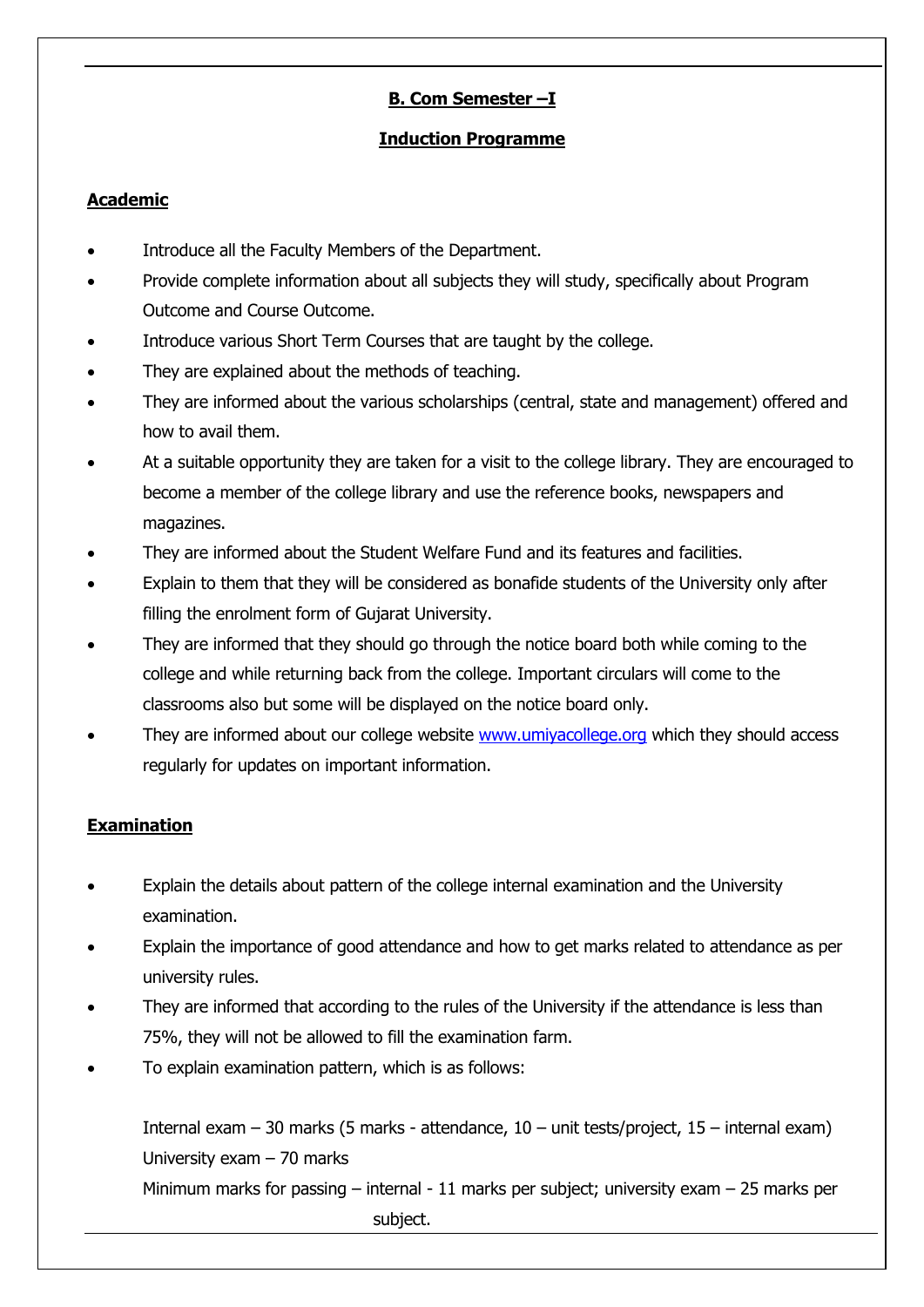- An understanding of the University's forwarding system is provided to them.
- They are explained that it is mandatory to fill the University Examination form, only upon doing so the receipt for the University Examination can be obtained.
- Students who are pursuing other studies such as CA, CS and those who are working will have to attend minimum two lectures every day and will have to inform and take permission from Administration Office and Class Co-ordinator.

### **Curricular**

• Students are informed about the activities conducted by the college during the year while emphasizing that their participation is also essential.

## **Co-Curricular**

- They should contribute by displaying their paintings, poems, articles etc. on the wall named "Darpan".
- Medical facility is available to them in the form regular visit of medical team along with ambulance van for a free medical check-up twice a week, every Monday and Friday, during which free medicines are also provided besides consultation.
- Likewise they can take benefit of free psychological counseling, if required.
- They are informed about various sports activities at the college and encouraged to take part in them.
- Every Friday nutritious snacks are provided on campus and they can use this facility.

# **Code of Conduct**

Students are instructed that,

- They should reach the college before the prayer begins, i.e., 07:40 a.m.
- They should take their seat in the class before the ringing of the second bell.
- It is mandatory to maintain discipline during prayer.
- All lectures are required to be attended according to the time-table.
- They should wear the Identity Card provided to them by the college.
- They should wear decent clothes while coming to the college.